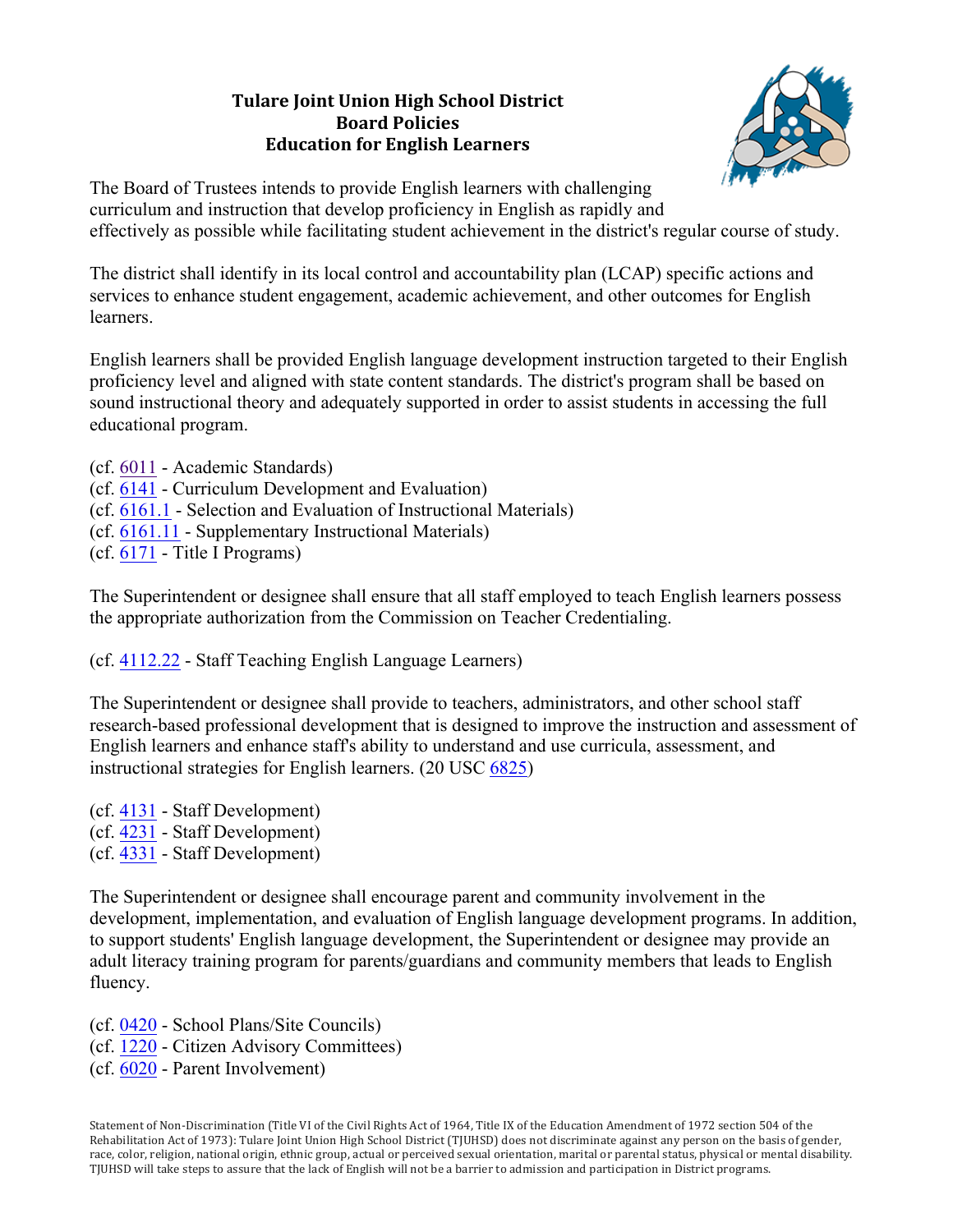#### Identification and Assessment

The Superintendent or designee shall maintain procedures which provide for the accurate identification of English learners and an assessment of their proficiency and needs in the areas of listening, speaking, reading, and writing in English.

Once identified as an English learner, a student shall be annually assessed for language proficiency until he/she is reclassified based on criteria specified in administrative regulation.

English learners' academic achievement in English language arts, mathematics, science, and any additional subject required by law shall be assessed using the California Assessment of Student Performance and Progress. As necessary, the test shall be administered with allowable testing variations in accordance with 5 CCR 853.5 and 853.7. English learners who are in their first 12 months of attending a school in the United States shall be exempted from taking the English language arts assessment to the extent allowed by federal law. (Education Code 60603, 60640; 5 CCR 853.5, 853.7)

(cf. 6152.51 - State Academic Achievement Tests)

#### **Placement of English Learners**

Students who are English learners shall be educated through "sheltered English immersion" or (also known as "structured English immersion"), as defined in law and the accompanying administrative regulation, for a temporary transition period not normally intended to exceed one year. Nearly all of the classroom instruction in the district's English immersion program shall be in English, but with the curriculum and presentation designed for students who are learning the language. (Education Code 305-306)

"Nearly all," for the purpose of determining the amount of instruction to be conducted in English, means that all classroom instruction shall be conducted in English except for clarification, explanation, and support as needed.

When an English learner has acquired a reasonable level of English proficiency as measured by any of the state-designated assessments approved by the California Department of Education, any district assessments, and/or other criteria adopted by the Board, he/she shall be transferred from a structured English immersion classroom to an English language mainstream classroom in which the instruction is overwhelmingly in English. (Education Code 305-306; 5 CCR 11301)

(cf. 6162.5 - Student Assessment)

An English learner has acquired a "reasonable level of English proficiency" when he/she has achieved the following:

1. Has scored a 4 or 5 on the CELDT

2. Has passed the ELA section of the CAHSEE

At any time during the school year, the parent/guardian of an English learner may have his/her child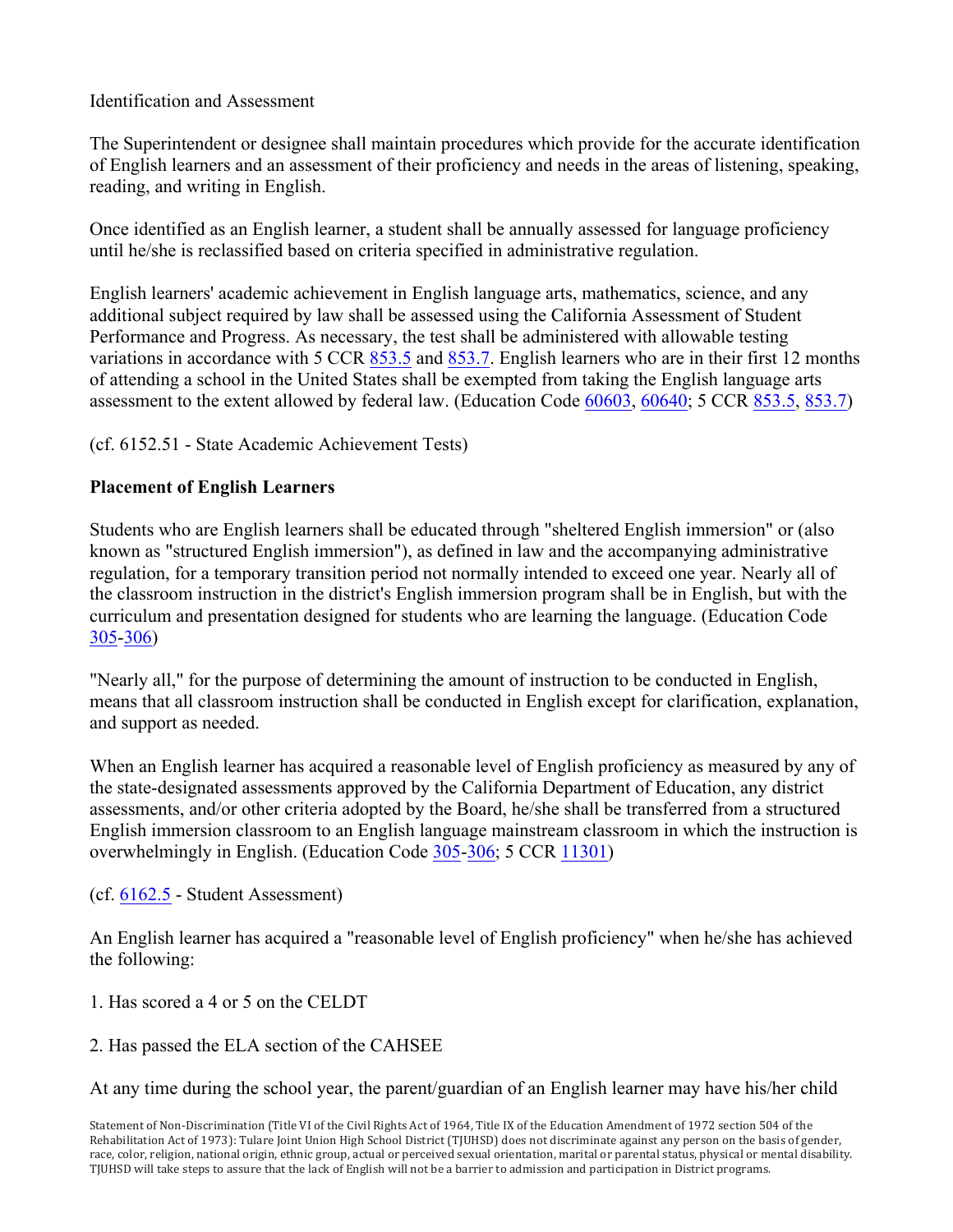moved into an English language mainstream classroom. (5 CCR 11301)

### **Parental Exception Waivers**

When allowed by law, the parent/guardian of an English learner may submit a request that his/her child be exempted from placement in a structured English immersion program and instead be placed in a class where he/she is taught English and other subjects through bilingual education techniques or other generally recognized educational methodologies permitted by law. (Education Code 310-311)

Each waiver request shall be considered on its individual merits with deference given to parental preference for student placement.

A waiver request shall be granted in accordance with law unless the principal and educational staff have determined that an alternative program would not be better suited to the student's overall educational development. (5 CCR 11309)

If the Superintendent or designee denies the waiver request, he/she shall provide a written justification to the parent/guardian describing the reasons for the denial. A parent/guardian may appeal the decision in writing to the Board. The Board may consider the matter at its next regular Board meeting. The Board may decide not to hear the appeal, in which case the Superintendent's decision shall be final. If the Board hears the appeal, the Superintendent shall send the Board's decision to the parent/guardian within seven working days.

### **Program Evaluation**

To evaluate the effectiveness of the district's educational program for English learners, the Superintendent or designee shall report to the Board, at least annually, regarding:

- 1. Progress of English learners towards proficiency in English
- 2. The number and percentage of English learners reclassified as fluent English proficient

3. The number and percentage of English learners who are or are at risk of being classified as longterm English learners in accordance with Education Code 313.1

4. The achievement of English learners on standards-based tests in core curricular areas

5. Progress toward any other goals for English learners identified in the district's LCAP

6. A comparison of current data with data from at least the previous year.

The Superintendent or designee also shall provide the Board with regular reports from any district or schoolwide English learner advisory committees.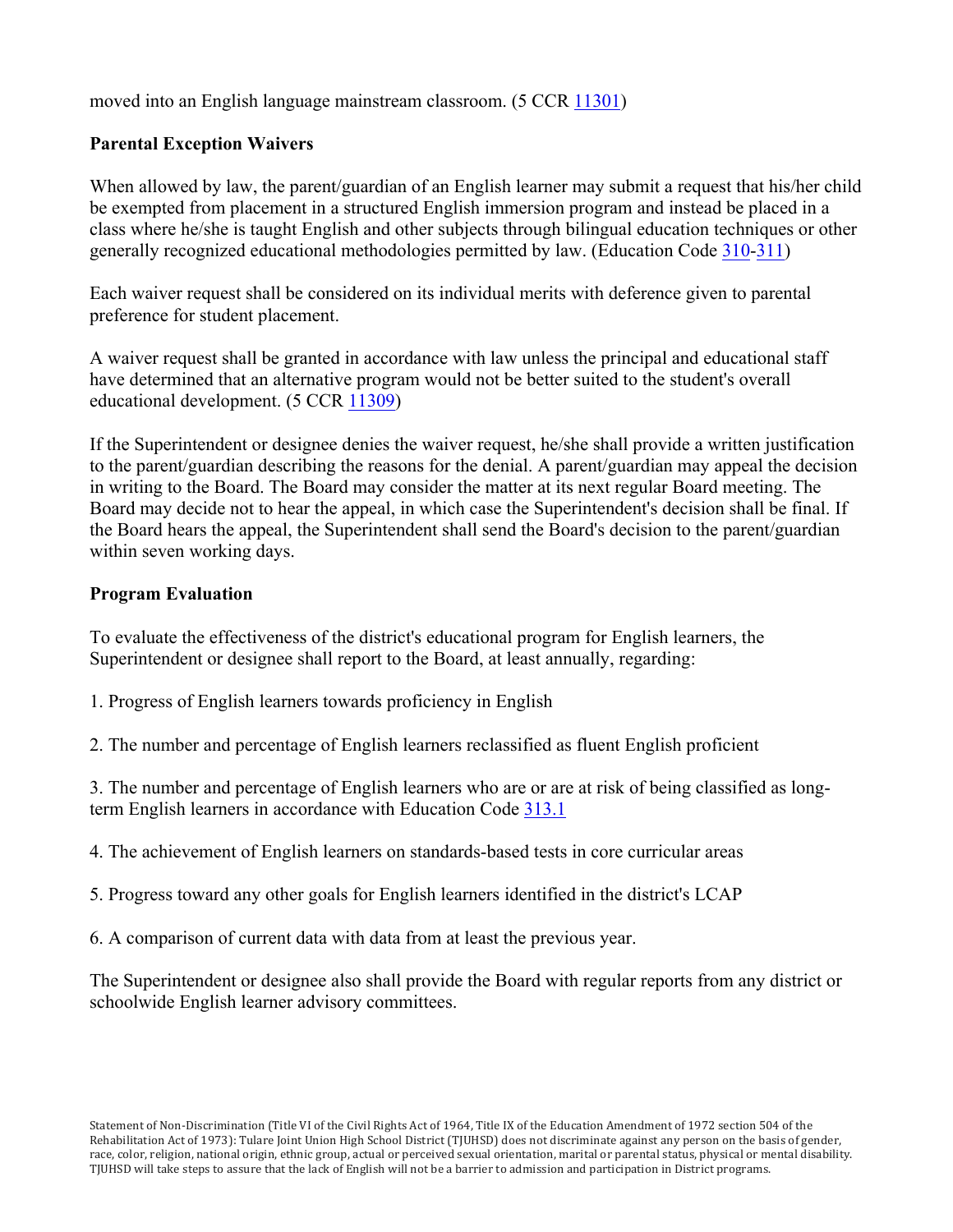Legal Reference: EDUCATION CODE 300-340 English language education 430-446 English Learner and Immigrant Pupil Federal Conformity Act 33050 State Board of Education waiver authority 42238.02-42238.03 Local control funding formula 44253.1-44253.11 Qualifications for teaching English learners 48985 Notices to parents in language other than English 52052 Academic Performance Index; numerically significant student subgroups 52060-52077 Local control and accountability plan 52130-52135 Impacted Languages Act of 1984 52160-52178 Bilingual Bicultural Act 60200.7 Suspension of state instructional materials adoptions 60605.87 Supplemental instructional materials, English language development 60640 California Assessment of Student Performance and Progress 60810-60812 Assessment of language development 62005.5 Continuation of advisory committee after program sunsets CODE OF REGULATIONS, TITLE 5 853.5-853.7 Test administration; universal tools, designated supports, and accommodations 11300-11316 English learner education 11510-11517 California English Language Development Test UNITED STATES CODE, TITLE 20 1701-1705 Equal Educational Opportunities Act 6312 Local education agency plans 6801-6871 Title III, Language instruction for limited English proficient and immigrant students 7012 Parental notification COURT DECISIONS Valeria G. v. Wilson, (2002) 307 F.3d 1036 California Teachers Association v. State Board of Education et al., (9th Circuit, 2001) 271 F.3d 1141 McLaughlin v. State Board of Education, (1999) 75 Cal.App.4th 196 Teresa P. et al v. Berkeley Unified School District et al, (1989) 724 F.Supp. 698 ATTORNEY GENERAL OPINIONS 83 Ops.Cal.Atty.Gen. 40 (2000)

#### **Management Resources:**

CALIFORNIA DEPARTMENT OF EDUCATION PUBLICATIONS Academic Criterion for Reclassification, CDE Correspondence, August 11, 2014 California English Language Development Test (CELDT): 2013-14 CELDT Information Guide, 2013 English Language Arts/English Language Development Framework for California Public Schools: Transitional Kindergarten Through Grade Twelve, 2014 English Language Development Standards for California Public Schools: Kindergarten Through Grade Twelve, 2012 Matrix of Test Variations, Accommodations, and Modifications for Administration of California Statewide Assessments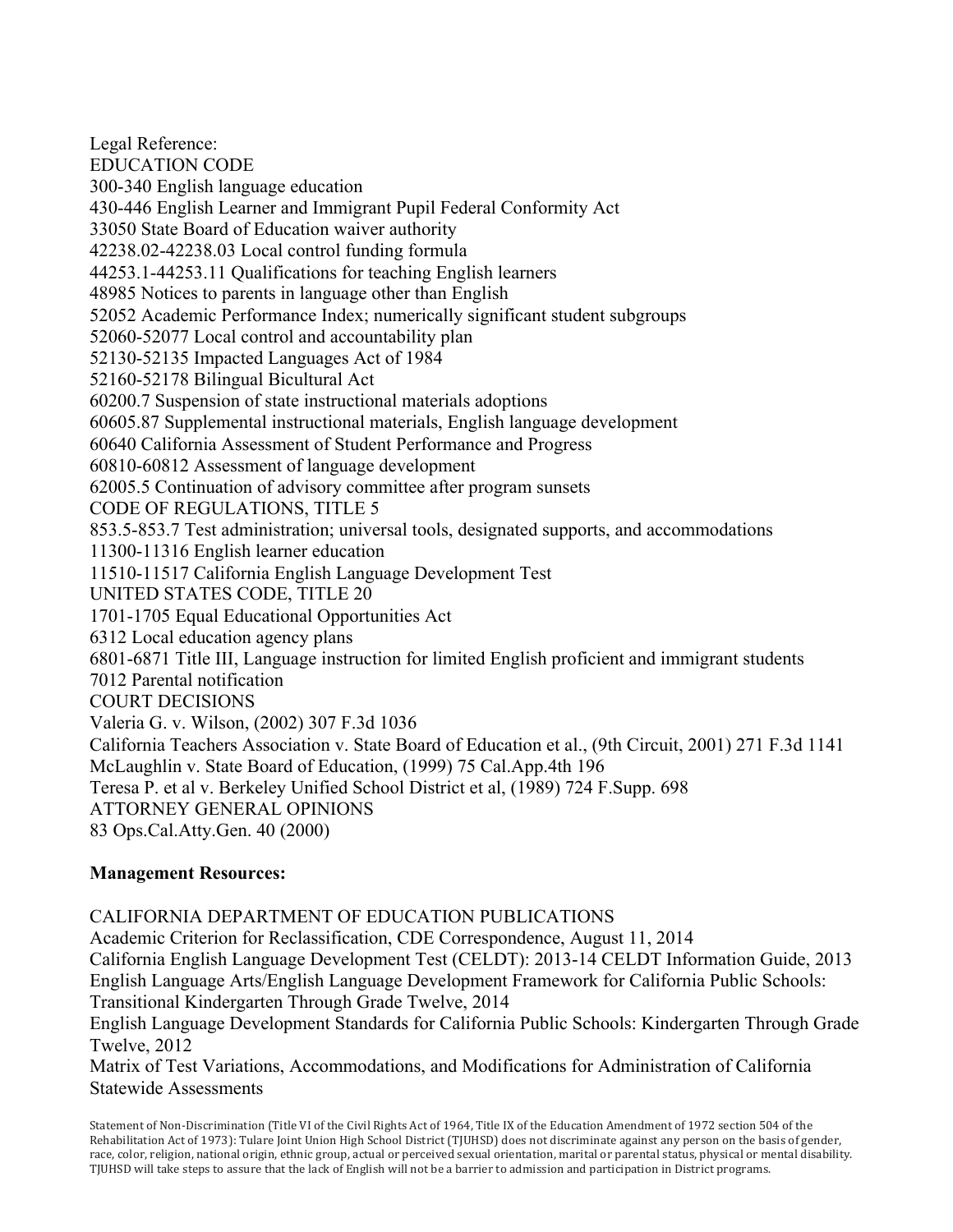U.S. DEPARTMENT OF EDUCATION NONREGULATORY GUIDANCE Assessment and Accountability for Recently Arrived and Former Limited English Proficient (LEP) Students, May 2007 WEB SITES California Department of Education: http://www.cde.ca.gov/sp/el U.S. Department of Education: http://www.ed.gov

Policy TULARE JOINT UNION HIGH SCHOOL DISTRICT adopted: July 15, 2009 Tulare, California revised: September 5, 2013 revised: August 20, 2015

#### **Definitions**

English learner, also known as a limited English proficient student, means a student who does not speak English or whose native language is not English and who is not currently able to perform ordinary classroom work in English. (Education Code 306)

English language mainstream classroom means a classroom in which the students either are native English language speakers or already have acquired reasonable fluency in English. (Education Code 306)

Structured English immersion (also known as "sheltered English immersion") means an English language acquisition process in which nearly all classroom instruction is in English but with the curriculum and presentation designed for students who are learning the language. (Education Code 306)

Bilingual education/native language instruction means a language acquisition process for students in which much or all instruction, textbooks, and teaching materials are in the student's native language. (Education Code 306)

#### **Identification and Assessment**

Upon enrollment in the district, each student's primary language shall be determined through use of a home language survey. (Education Code 52164.1; 5 CCR 11307)

Any student who is identified as having a primary language other than English as determined by the home language survey, and who has not been previously identified as an English learner by a California public school or for whom there is no record of results from an administration of an English language proficiency test, shall be assessed for English proficiency using the state's designated English language proficiency test . (Education Code 313, 52164.1; 5 CCR 11511)

(cf. 6152.51 - State Academic Achievement Tests )

(cf. 6159 - Individualized Education Program)

(cf. 6164.6 - Identification and Education Under Section 504)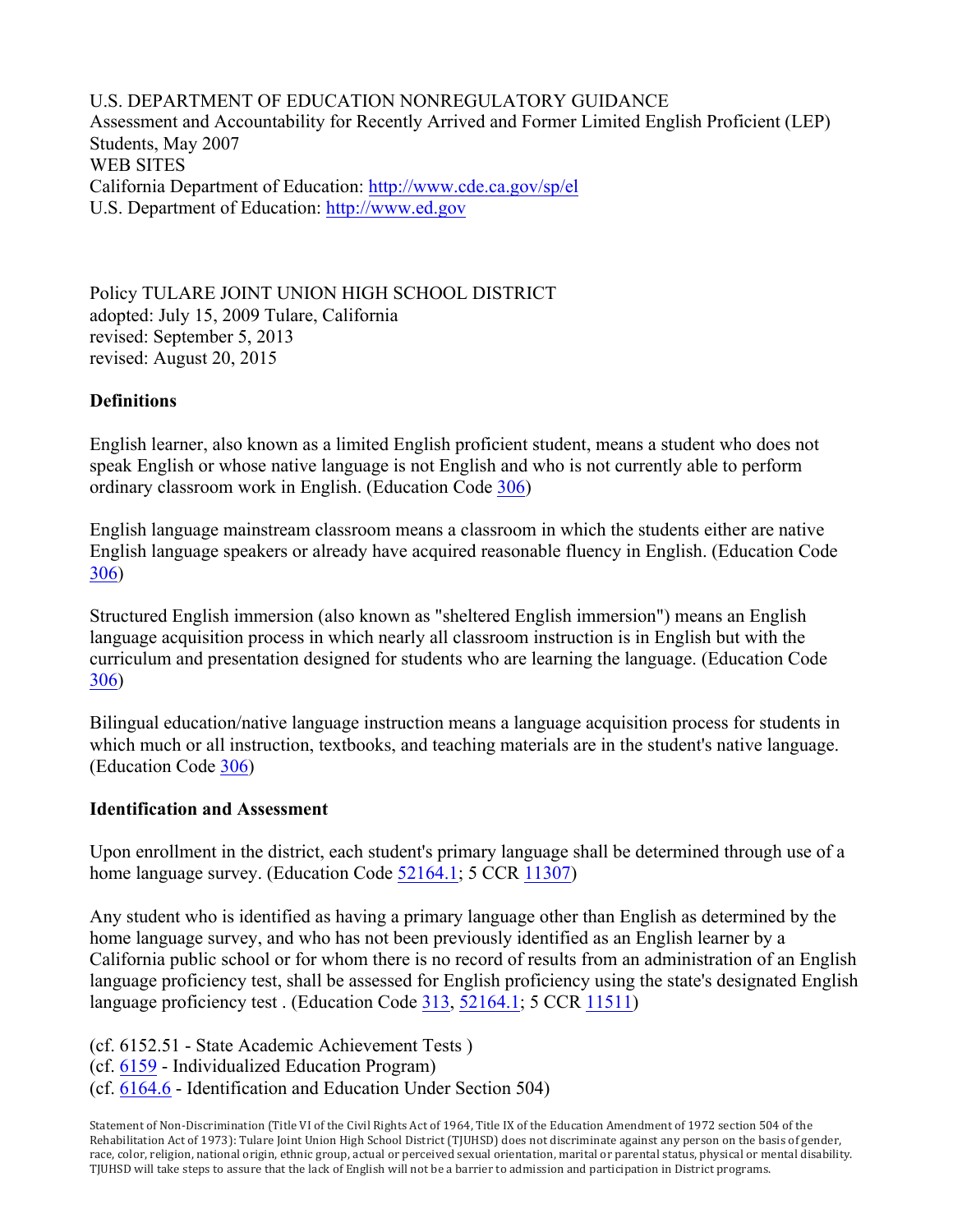## **Parental Notifications**

The Superintendent or designee shall provide the following written notifications to parents/guardians of English learners:

1. Assessment Notification: the district shall notify parents/guardians of their child's results on the state's English language proficiency assessment within 30 calendar days following receipt of the results from the test contractor. (Education Code 52164.1; 5 CCR 11511.5)

(cf. 5145.6 - Parental Notifications)

2. Placement Notification: At the beginning of each school year, parents/guardians shall be informed of the placement of their child in a structured English immersion program and shall be provided of an opportunity to apply for a parental exception waiver. (Education code 310; 5 CCR 11309)

3. Title III Notifications: Each parent/guardian of a student participating in, or identified for participation in, a language instruction program supported by federal Title III funds shall receive notification of the assessment of his/her child's English proficiency. Such notice shall be provided not later than 30 calendar days after the beginning of the school year or, if the student is identified for program participation during the school year, within two weeks of the student's placement in the program. The notice shall include all of the following: (Education Code 440; 20 USC 7012)

a. The reason for the student's classification as an English learner

b. The level of English proficiency, how the level was assessed, and the status of the student's academic achievement

c. A description of the program for English language development instruction, including a description of all of the following:

(1) The manner in which the program will meet the educational strengths and needs of the student

(2) The manner in which the program will help the student develop his/her English proficiency and meet age-appropriate academic standards

(3) The specific exit requirements for the program, the expected rate of transition from the program into classes not tailored for English learners, and the expected rate of transition from the program into classes not tailored for English learners, and the expected rate of graduation from secondary school if applicable

(4) Where the student has been identified for special education, the manner in which the program meets the requirements of the student's IEP

d. Information regarding a parent/guardian's option to decline to allow the student to be enrolled in the program or to choose to allow the student to beenrolled in an alternative program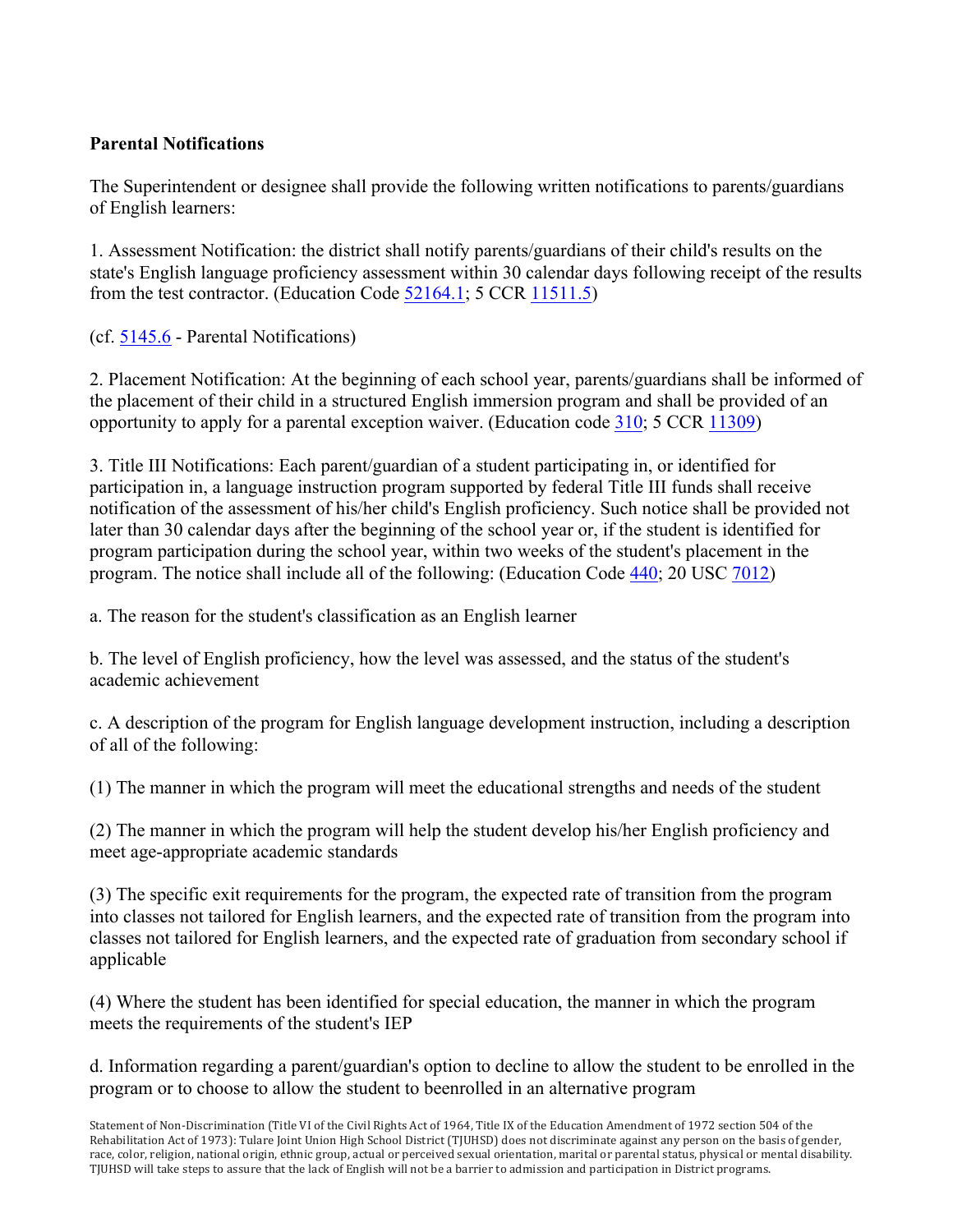e. Information designed to assist a parent/guardian in selecting among available programs, if more than one program is offered

4. Annual Measurable Objectives Notification: If the district fails to make progress on the annual measurable achievement objectives for English learners established pursuant to 20 USC 6842, the Superintendent or designee shall, within 30 days after such failure occurs, send a notification regarding such failure to the parents/guardians of each student identified for participation in a language instruction educational program supported by title III funds. (20 USC 7012)

### **Parental Exception Waivers**

A parent/guardian may, by personally visiting the school, request that the district waive the requirements pertaining to the placement of his/her student in a structured English immersion program if the one of the following circumstances exists: (Education Code 310-311)

1. The student already possesses good English language skills, as measured by standardized tests of English vocabulary comprehension, reading, and writing, in which the student scores at or above the state average for his/her grade level or at or above the fifth-grade average, whichever is lower.

2. The student is age 10 years or older, and it is the informed belief of the school principal and educational staff that an alternate course of study would be better suited to the student's rapid acquisition of basic English skills.

3. The student already has been placed, for a period of not less than 30 calendar days during that school year, in an English language classroom and it is subsequently the informed belief of the principal and educational staff that the student has special physical, emotional, psychological, or educational needs and that an alternate course of educational study would be better suited to the student's overall educational development.

Upon request for a waiver, the Superintendent or designee shall provide parents/guardians with a full written description and, upon request, a spoken description of the intent and content of the structured English immersion program, any alternative courses of study, all educational opportunities offered by the district and available to the student, and the educational materials to be used in the different educational program choices. For a request for waiver pursuant to item #3 above, the Superintendent or designee shall notify the parent/guardian that the student must be placed for a period of not less than 30 calendar days in an English language classroom and that the waiver must be approved by the Superintendent pursuant to any guidelines established by the Board of Trustees. (Education Code 310, 311; 5 CCR 11309)

The principal and educational staff may recommend a waiver to a parent/guardian pursuant to item  $#2$ or #3 above. Parents/guardians shall be informed in writing of any recommendation for an alternative program made by the principal and staff and shall be given notice of their right to refuse to accept the recommendation. The notice shall include a full description of the recommended alternative program and the educational materials to be used for the alternative program as well as a description of all other programs available to the student. If the parent/guardian elects to request the alternative program recommended by the principal and educational staff, the parent/guardian shall comply with district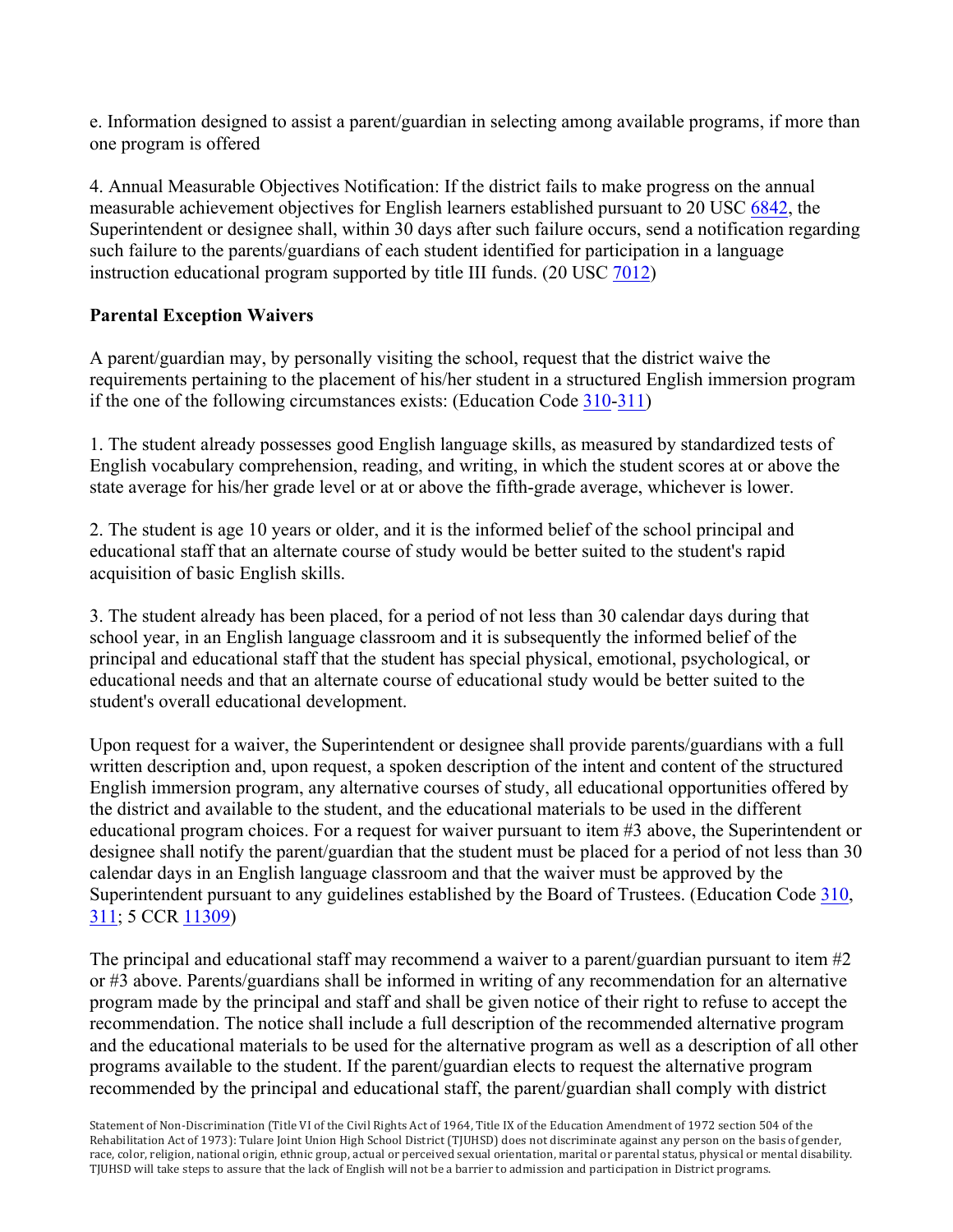procedures and requirements otherwise applicable to a parental exception waiver, including Education Code 310. (Education Code 311; 5 CCR 11309)

When evaluating waiver requests pursuant to item #1 above and other waiver requests for those students for whom standardized assessment data are not available, other equivalent assessment measures may be used. These equivalent measures may include district standards and assessment and teacher evaluations of students.

Parental exception waivers pursuant to item #2 above shall be granted if it is the informed belief of the principal and educational staff that an alternate course of educational study would be better suited to the student's rapid acquisition of basic English language skills. (Education Code 311)

Parental exception waivers pursuant to item #3 above shall be granted by the Superintendent if it is the informed belief of the principal and educational staff that, due to the student's special physical, emotional, psychological, or educational needs, an alternate course of educational study would be better suited to the student's overall educational development. (Education Code 311)

All parental exception waivers shall be acted upon within 20 instructional days of submission to the principal. However, parental waiver requests pursuant to item #3 above shall not be acted upon during the 30-day placement in an English language classroom. Such waivers shall be acted upon no later than 10 calendar days after the expiration of that 30-day English language classroom placement or within 20 instructional days of submission of the waiver to the principal, whichever is later. (5 CCR 11309)

Any individual school in which 20 students or more of a given grade level receive a waiver shall offer an alternative class where the students are taught English and other subjects through bilingual education techniques or other generally recognized educational methodologies permitted by law. Otherwise, the students shall be allowed to transfer to a public school in which such a class is offered. (Education Code 310)

In cases where a parental exception waiver pursuant to item #2 or #3 above is denied, the parent/guardian shall be informed in writing of the reason(s) for the denial and advised that he/she may appeal the decision to the Board if the Board authorizes such an appeal, or to the court. (5 CCR 11309)

Waiver requests shall be renewed annually by the parent/guardian. (Education Code 310)

# **Reclassification/Redesignation**

The district shall continue to provide additional and appropriate educational services to English learners for the purposes of overcoming language barriers until they: (5 CCR 11302)

1. Demonstrate English language proficiency comparable to that of the district's average native English language speakers

2. Recouped any academic deficits which may have been incurred in other areas of the core curriculum as a result of language barriers

English learners shall be reclassified as fluent English proficient when they are able to comprehend,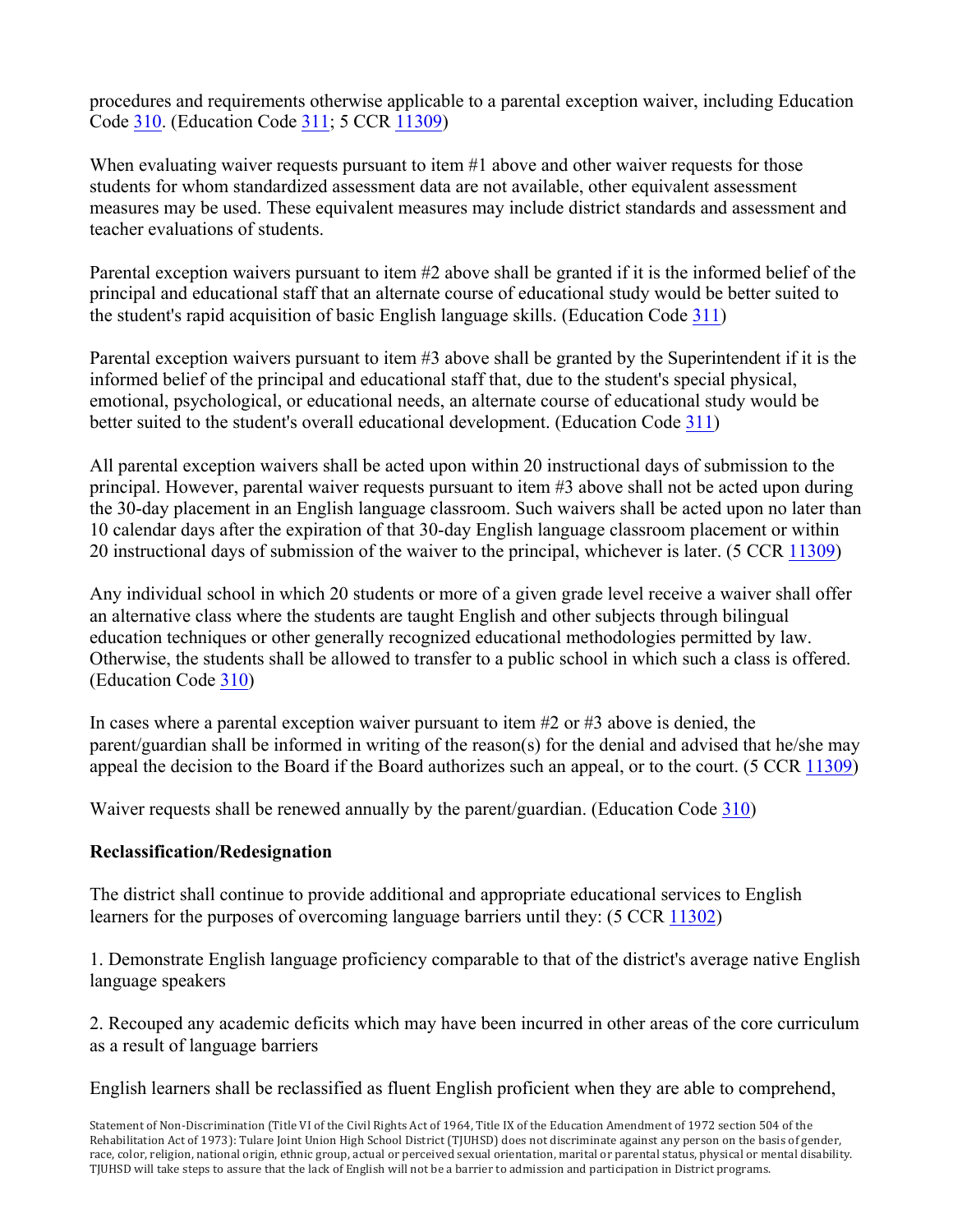speak, read, and write English well enough to receive instruction in an English language classroom and make academic progress at a level substantially equivalent to that of students of the same age or grade whose primary language is English and who are in the regular course of study. (Education Code 52164.6)

The following measures shall be used to determine whether an English learner shall be reclassified as fluent English proficient: (Education Code 313; 5 CCR 11303)

1. Assessment of English language proficiency using an objective assessment instrument, including, but not limited to, the CELDT.

2. Participation of the student's classroom teacher and any other certificated staff with direct responsibility for teaching or placement decisions related to the student.

3. Parent/guardian opinion and consultation.

The Superintendent or designee shall provide the parent/guardian with notice and a description of the reclassification process and of his/her opportunity to participate in the process and shall encourage his/her involvement in the process.

4. Student performance on a statewide assessment of basic skills in English.

The Superintendent or designee shall monitor the progress of reclassified students to ensure their correct classification and placement. (5 CCR 11304)

The Superintendent or designee shall monitor students for at least two years following their reclassification to determine whether the student needs any additional academic support to ensure his/her language and academic success.

#### **Advisory Committee**

A parent/guardian advisory committee shall be established at the district level when there are more than 50 English learners in the district and at the school level when there are more than 20 English learners at the school.

Parents/guardians of English learners shall constitute committee membership in at least the same percentage as their children represent of the total number of students in the school. (Education Code 52176)

The district's English language advisory committee shall advise the Board on at least the following tasks: (5 CCR 11308)

1. The development of a district master plan of education programs and services for English learners, taking into consideration the school site plans for English learners

2. The districtwide needs assessment on a school-by-school basis